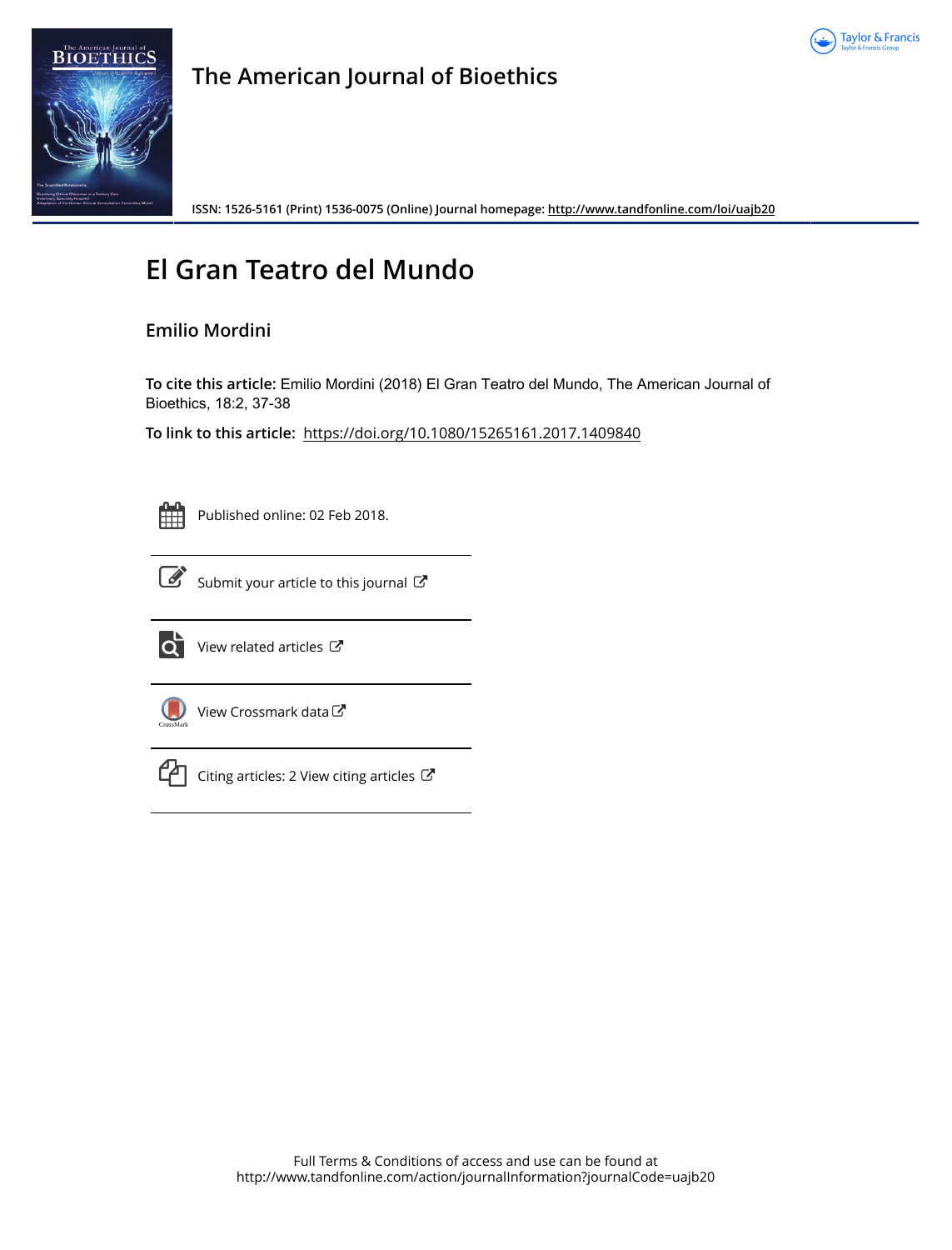Solove, D. J. 2004. The digital person: Technology and privacy in the information age. New York, NY: New York University Press.

Speroff, L., and M. A. Fritz, eds. 2005. Clinical gynecologic endocrinology and infertility, 5th ed. Philadelphia, PA: Lippincott Williams & Wilkins.

# El Gran Teatro del Mundo

### **Emilio Mordini <sup>®</sup>,** Responsible Technology SAS and University of Haifa

Danaher, Nyholm, and Earp's (2018) intuition about the relevance of an ethical analysis of the Quantified Relationship (QR) and Quantified Self movement is timely and valuable. It fills a gap in the current ethical debate on social media, emerging online behaviors, and the digitalization of the body. Their analysis provides readers with accurate and comprehensive information, challenging trivial interpretation. The very seriousness of their approach deserves two further considerations and one final reflection.

The first consideration regards "gamification." Gamification, far from being only a formal aspect of QR, is its essential feature. The term is quite new, as it was first used in late 2000s by software engineers to indicate the application of computer game design and principles to other contexts (e.g., education, professional training, marketing, health, and so). The concept is, however, older; it dates back to at least mid 1990s, when French philosopher Jean Baudrillard (1995) famously argued that the Gulf War did not actually happen, as the "real" war replaced by a broadcasted "copy" war—a huge, illusory, video game to please the public. To be sure, Baudrillard was subtler than his critics at the time supposed. He never argued that combats had not been real; rather, he argued that reality was forever shadowed by virtuality. Facts existed somewhere—he thought—but once turned into a TV broadcast, they were inexorably lost to the public. Baudrillard's argument was further developed by Michael Ignatieff (2000), who went more in depth with the notion of "virtual" war. Ignatieff argued that new wars are not only presented as video games (as per Baudrillard's argument), but they are actually played as though they were video games, too. Declarations of war and other war formalities have disappeared; commanders became software engineers; physical contact between soldiers became often unnecessary and in-field combatants could even be robots; instead of decisive victories or defeats, there are just inconclusive endgames. Baudrillard's and Ignatieff's arguments could be easily extended to QR as well; the idea that there are deep similarities between intimate relationships and war is ancient, already constituting the core of Aristophanes' comedy Lysistrata. The comedy went even further, suggesting that gender relationships are always on the verge between desire and conflict, love and war. In such a sense, both

wars and intimate relationships could be easily gamified because they are already games in their inner structure. This was well understood by Blaise Pascal, who deserves a full quotation because he probably captured, more than three centuries ago, an important ethical challenge posed by QR:

When I have occasionally set myself to consider the different distractions of men, the pains and perils to which they expose themselves at court or in war, whence arise so many quarrels, passions, bold and often bad ventures, etc., I have discovered that all the unhappiness of men arises from one single fact, that they cannot stay quietly in their own chamber ... But, on further consideration, when, after finding the cause of all our ills, I have sought to discover the reason of it, I have found that there is one very real reason, namely, the natural poverty of our feeble and mortal condition, so miserable that nothing can comfort us when we think of it closely ... Hence it comes that play and the society of women, war and high posts, are so sought after ... We do not seek that easy and peaceful lot which permits us to think of our unhappy condition, nor the dangers of war, nor the labour of office, but the bustle which averts these thoughts of ours and amuses us. (Pascal and Eliot 1958, 40)

The second consideration stems directly from the first: It regards intimate tracking and surveillance, which are likely to be the most relevant reasons, or at least the most apparent, for ethical concerns. Although Danaher, Nyholm, and Earp explicitly limit their focus to relationship-specific problems, they cannot avoid considering privacy-related objections to QR, which constitute the implicit landscape of their critical evaluation. They seem to take privacy objections as granted, in order to progress them. Yet following this strategy, the authors lose the opportunity to rethink the privacy paradox, say, people's dissonance between expressed privacy concerns and actual online behavior (Barth and  $\overline{J}$ ong 2017), which is blatant in QR cases. Indeed, QR almost bridges the gap between surveillance and theater, between Big Brother and Peeping Tom, making it evident that today "the world serves as a stage for tele-performance, and because virtually any space on Earth can serve as a backdrop for live footage, people live with the awareness that they may become "actors" in this footage at any given moment—

Address correspondence to Emilio Mordini, MD. MPhil, Chair, Responsible Technology SAS, 12 rue de la Chaussee d'Antin, Paris 75009, France. E-mail: Emilio.mordini@rtexpert.com